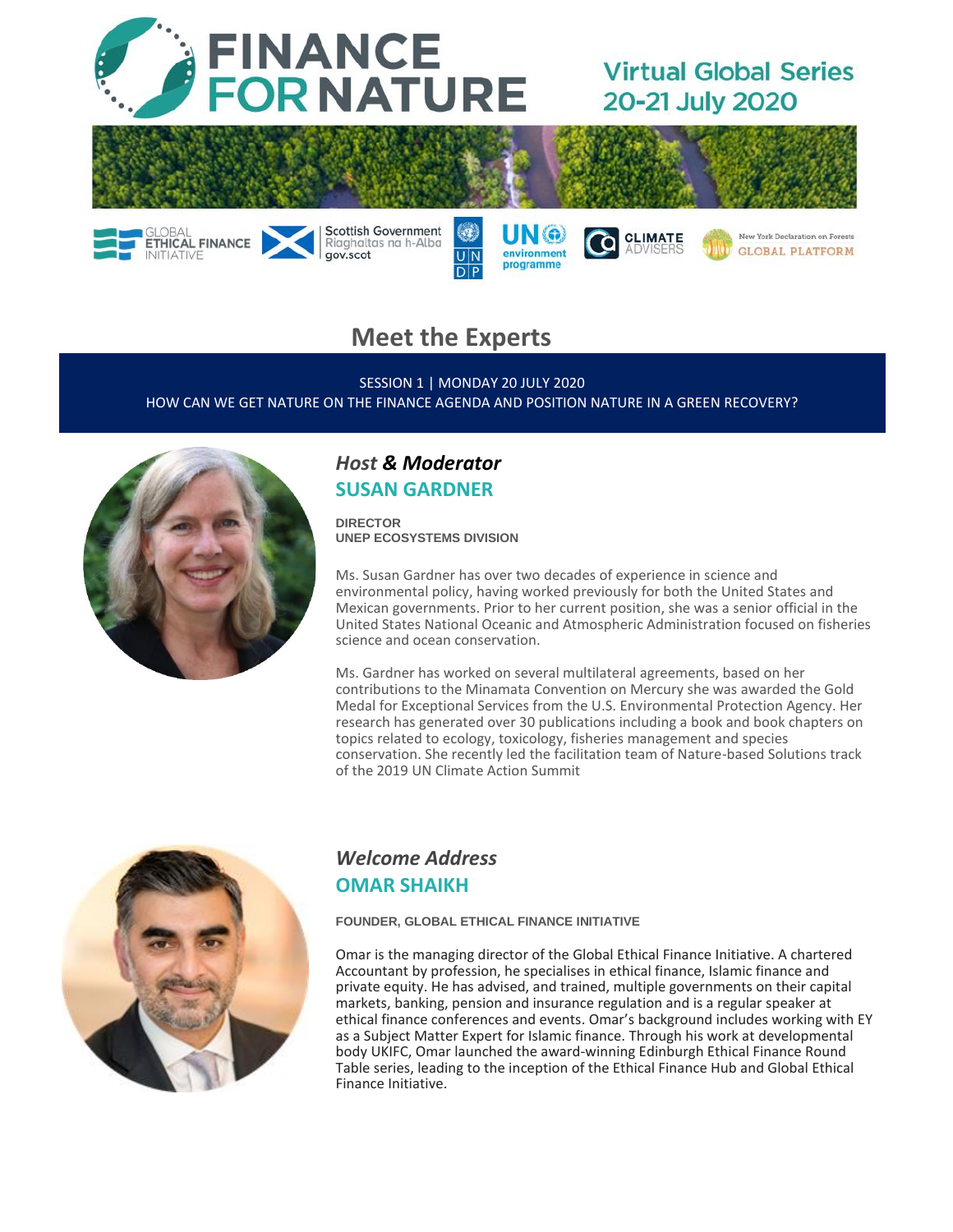

# *Welcome Address*  **INGER ANDERSEN**

#### **UNDER-SECRETARY-GENERAL OF THE UNITED NATIONS AND EXECUTIVE DIRECTOR OF THE UN ENVIRONMENT PROGRAMME**

Inger Andersen was appointed Executive Director of the UNEP by UN Secretary-General António Guterres in February 2019.

Between 2015 and 2019, Ms. Andersen was the Director General of the International Union for Conservation of Nature (IUCN).

Ms. Andersen brings a passion for conservation and sustainable development with more than 30 years of experience in international development economics, environmental sustainability and policy making, as well as in designing and implementing projects and generating on-the-ground impact. She has played a key role in supporting riparian countries on international water management and hydro diplomacy.

Prior to joining IUCN, Ms. Andersen held various leadership roles at the World Bank and United Nations. Most recently, she was Vice President of the Middle East and North Africa at the World Bank, and before that Vice President for Sustainable Development and Head of the CGIAR Fund Council. Throughout Ms. Andersen's 15 year career at the World Bank, her managerial roles focused on water, environment, and sustainable development with special emphasis on Africa and the Middle East. Before the World Bank, Ms. Andersen worked at the United Nations for 12 years, starting in the UN Sudano-Sahelian Office working on drought and desertification issues, and was then appointed UNDP's Water and Environment Coordinator for the Arab Region.

Ms. Andersen's educational background includes a BA from London Metropolitan University North and a MA degree from the School of Oriental and African Studies at the University of London with specialization in development economics.



## *Keynote Speaker*  **OLAF SLEIJPEN**

#### **EXECUTIVE DIRECTOR AT DE NEDERLANDSCHE BANK N.V. (DNB)**

Prof. Dr. Olaf C.H.M. Sleijpen (1970) is Executive Director at De Nederlandsche Bank N.V. (DNB), responsible for economics and research, financial stability, payments and market infrastructure, financial markets and statistics. Olaf is also an alternate member of the Governing Council of the European Central Bank (ECB). Since 2007, he has also been part-time professor, holding an endowed chair in European Economic Policy at Maastricht University.

Olaf was Director of Insurance Supervision at DNB from October 2018 to early 2020, Director of Supervision Policy, from 2015 until October 2018 and Director of Pension Supervision from 2011 to 2015.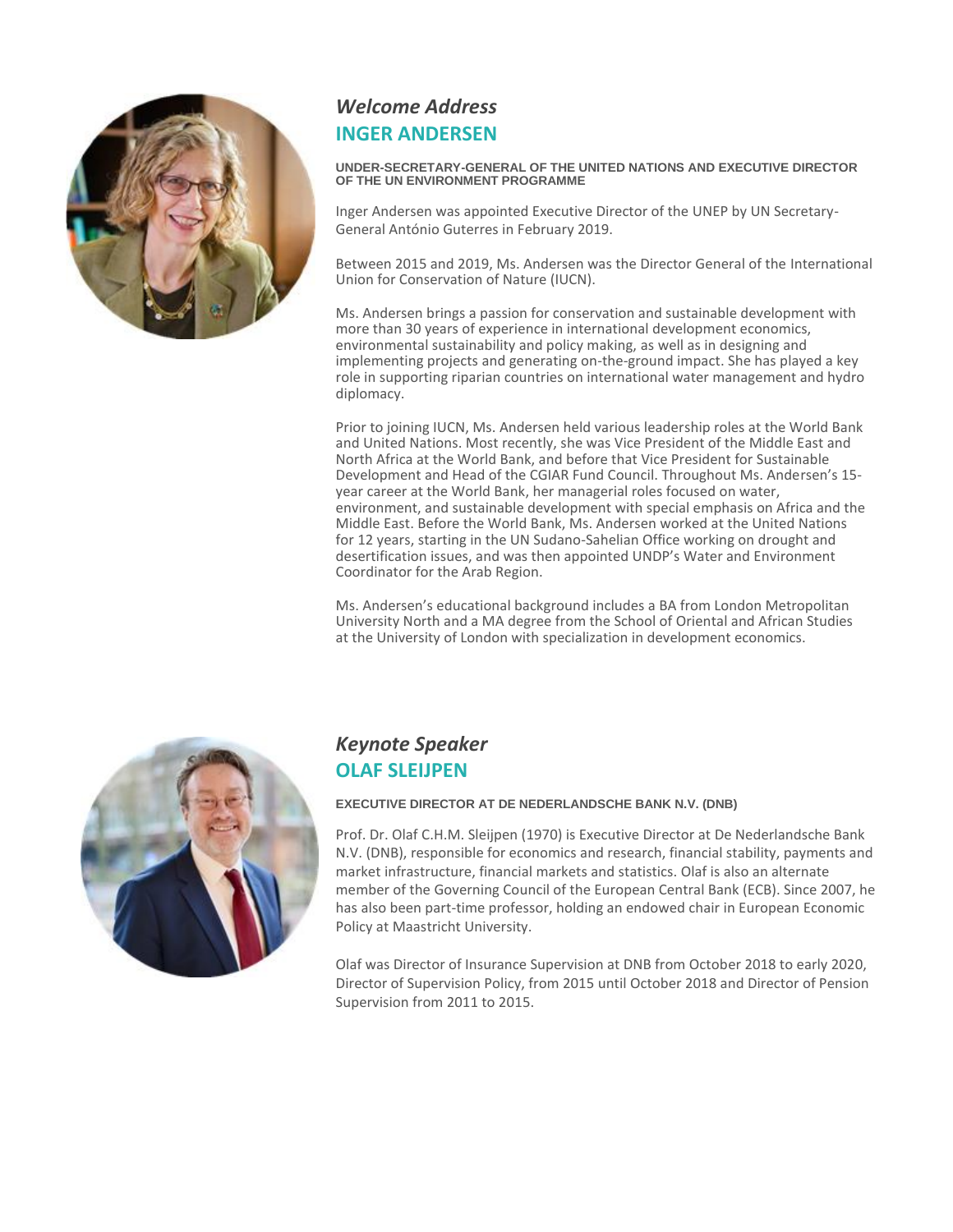

# *Moderator*  **CASSIE FLYNN**

#### **SENIOR ADVISOR ON CLIMATE CHANGE, UNDP & HEAD OF UNDP'S CLIMATE PROMISE**

Ms. Susan Cassie Flynn is the Senior Advisor on Climate Change in the Executive Office of the United Nations Development Programme (UNDP) and Head of UNDP's Climate Promise. Cassie is an internationally recognized expert on the international treaty negotiations on climate change and provides advice to countries on how to develop and fulfill their pledges under the Paris Agreement. In 2017 – 2018, she served as the Senior Advisor to the Prime Minister of Fiji in his role as COP23 President.

Cassie earned her master's degree from Yale University and undergraduate degrees from Bowdoin College. She has published "Blending Climate Finance through National Climate Funds" and "South-Originating Green Finance: Exploring the Potential<sup>"</sup>



# *Panelist*  **PHILIPPE ZAOUATI**

#### **CEO OF MIROVA**

Philippe Zaouati is CEO of Mirova, a subsidiary of Natixis IM specialising in sustainable finance as well as founder and chairman of the think tank Osons le Progrès. He has also launched the cooperative initiative ReCOVery. He is the author of several books, including Investir « responsable » : en quête de nouvelles valeurs pour la finance (Lignes de Repères, 2009), Positive Finance: A Toolkit for Responsible Transformation, co-authored with Hervé Guez (Greenleaf, 2014) et de Paris, the Kilometer Zero of Green Finance (Rue de l'Échiquier, 2018).



## *Panelist*  **BROOKE BARTON**

#### **VICE PRESIDENT, INNOVATION & EVALUATION, CERES**

As Vice President of Innovation and Evaluation, Brooke oversees Ceres' efforts to accelerate organizational learning and innovation. Previously, Brooke launched Ceres' Water and Food & Forest programs, directing the organization's strategy for mobilizing leading investors and companies to address the sustainability risks facing our freshwater, food, and agriculture systems.

Prior to Ceres, Brooke was a researcher for the Harvard Business School's Social Enterprise Initiative, with a focus on the integration of business strategy and sustainability. She holds a master's degree from Tufts University's Fletcher School of Law and Diplomacy, and a bachelor's degree in economics from Duke University.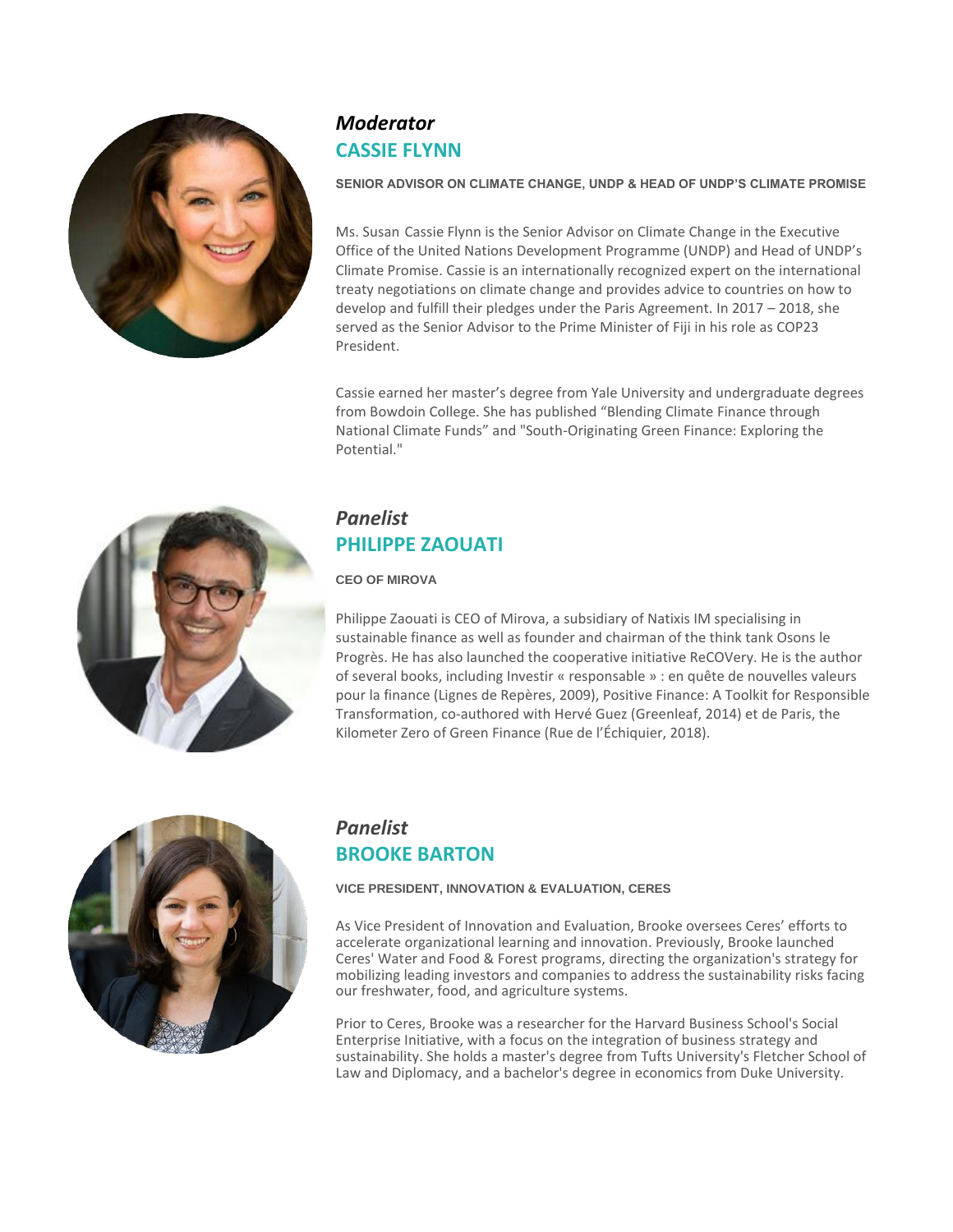

# *Panelist* **STEPHEN HIBBERT**

**MANAGING DIRECTOR, GLOBAL LEAD, ENERGY TRANSITION, | ENERGY SECTOR ING WHOLESALE BANKING**

Stephen is a member of ING's global management team for the Energy Sector, with responsibility for Energy Transition. Working with clients and colleagues he strives to balance three leading factors in business strategy:

Growth – seeking commercial opportunities to accelerate energy transition. Risk – the impact of climate change risks (transition and physical) on our business. Alignment – the impact our business has on action to combat climate change.

Until December 2019, he Chaired the United Nations Environment Programme – Finance Initiative's Banking Committee which initiated the Principles of Responsible Banking, launched at the UN General Assembly 2019 with one-third of the global banking sector as Signatories: https:/[/www.unepfi.org/banking/bankingprinciples](http://www.unepfi.org/banking/bankingprinciples/).

### *Panelist* **DIANDRA SOOBIAH**

#### **HEAD OF RESPONSIBLE INVESTMENT NEST PENSIONS**

Diandra Soobiah is responsible for the delivery and implementation of Nest's Responsible Investment approach. She ensures Nest's investment approach factors in material environmental, social and governance risks and opportunities. Diandra makes sure we fulfil our role as a responsible steward of our members' assets in order to deliver the best financial outcomes for our members. Diandra has 14 years of investment experience including at Nedgroup Investments and Russell Investments. She holds a BA (Hons) in Business Studies and French from Queen Mary University of London and has passed CAIA level 1 and the IMC.



# *Panelist* **VERONICA SCOTTI**

#### **CHAIRPERSON PUBLIC SECTOR SOLUTIONS, SWISS RE GROUP MANAGING DIRECTOR**

Veronica Scotti was appointed Chairperson Swiss Re Public Sector Solutions in July 2018, following her tenure as Swiss Re President & CEO of Canada & the English Caribbean. Veronica Scotti joined Swiss Re in 1999 gaining experience in asset management, strategy, risk management and alternative risk transfer products. Since 2007, Veronica has held various client-facing positions based first in Switzerland and then in the US, where she had global responsibility for some of Swiss Re's largest multinational clients. Prior to joining Swiss Re, Veronica worked in investment banking in the UK, Switzerland, and Italy. She holds an MBA from the SDA Bocconi School of Management in Milan, and a master's degree in International Commerce from the Naval University Institute (now Parthenope University), Naples, Italy

Public Sector Solutions is committed to helping national, provincial and municipal governments, public entities as well as international organisations develop innovative risk transfer solutions to strengthen societal resilience. Public Sector Solutions promote financial inclusion by improving access to insurance for riskexposed low-income communities.

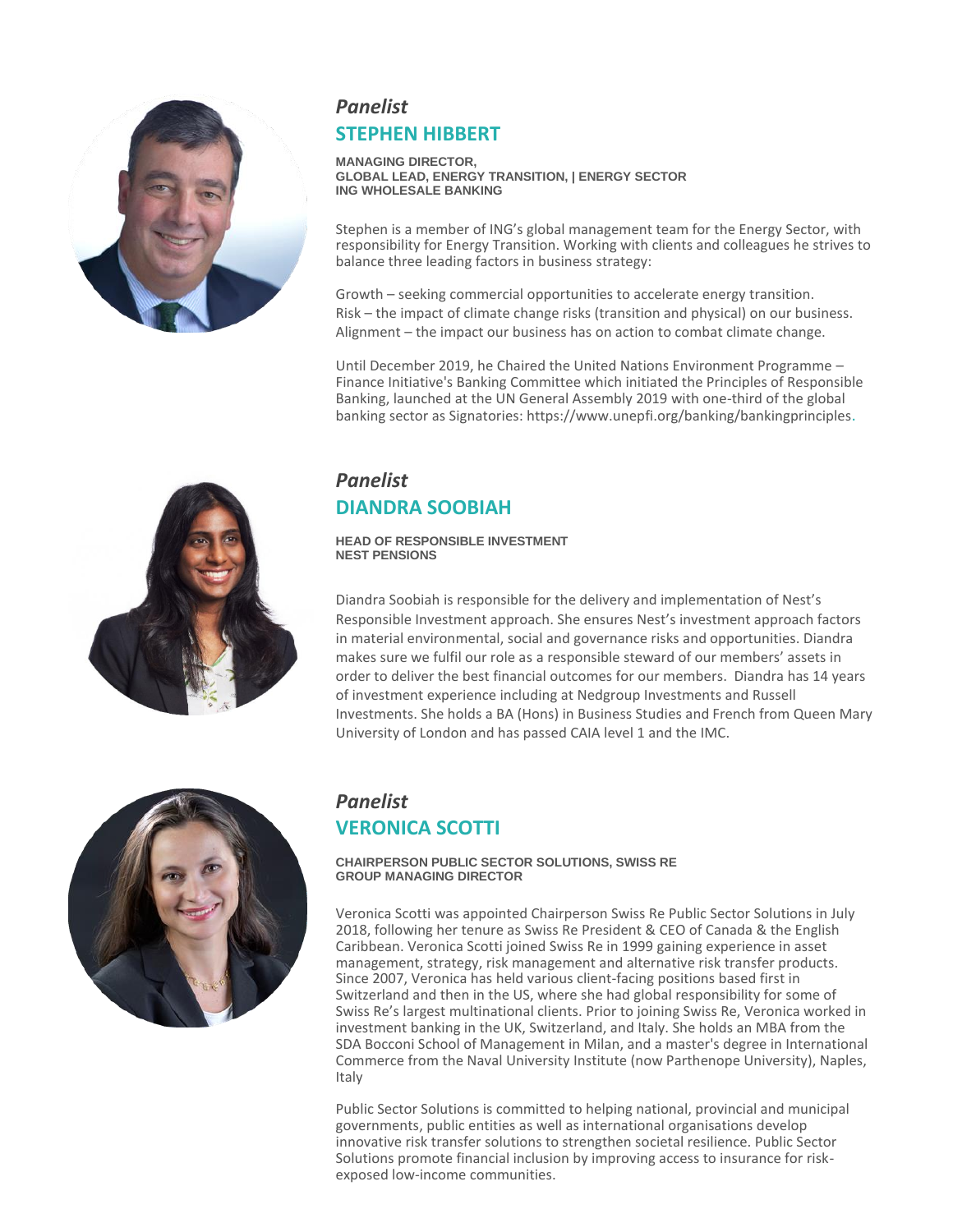The Swiss Re Group is one of the world's leading providers of reinsurance, insurance, and other forms of insurance-based risk transfer, working to make the world more resilient. It anticipates and manages risk – from natural catastrophes to climate change, from ageing populations to cybercrime.



### *Closing Remarks* **ACHIM STEINER**

#### **ADMINISTRATOR, UNITED NATIONS DEVELOPMENT PROGRAMME (UNDP)**

Mr. Steiner was born in Brazil in 1961 and is a German diplomat and expert in environmental policies. He studied in the UK and holds a Degree from Oxford University and a master's from London University, with a major in Development Economics, Regional Planning, International Development and Environmental Policy. He also studied at the German Development Institute in Berlin and at Harvard Business School. Achim Steiner was Director-General of the United Nations Environment Programme (UNEP) from 2006 to 2016 and has been Administrator of the United Nations Development Programme (UNDP) since 2017. Prior to taking up this position, Mr. Steiner was Director General of the International Union for Conservation of Nature (IUCN), the largest environmental network in the world, gathering government agencies and non-governmental organizations from 140 countries. During his career, he has worked for governmental, non- governmental and international organizations. In Washington, where he was Policy Advisor to the Global Policy Unit at the IUCN, he led the development of new partnerships between the environmental community and World Bank, as well with the United Nations system. In 1998, he was appointed Secretary-General of the World Commission on Dams based in South Africa, where he managed an international program which aims to get the private and public sectors and civil society to work together in the context of a global policy on dams and development.

#### SESSION 2 | TUESDAY, 21 JULY 2020

HOW CAN DISCLOSURE OF NATURE-RELATED FINANCIAL RISKS OPEN THE DOOR TO SUSTAINABLE FINANCING?



### *Host & Moderator*  **MIDORI PAXTON**

**HEAD OF ECOSYSTEMS AND BIODIVERSITY PROGRAMME UNDP**

Midori Paxton has been the UNDP Head of Ecosystem and Biodiversity Programme based in New York since 2016. She is responsible for a large portfolio of biodiversity projects, comprising approximately 300 projects in 130 countries, including projects that support strengthening protected area systems, protected area landscape management, community based natural resource management, human wildlife conflict management and wildlife- based local economy. She also co-leads the Lion's Share Initiative that aims to harness power of the advertising sector for generating business and public support for wildlife conservation. Previously, she worked as a Bangkok-based Regional Technical Adviser, providing policy and programming support for countries in Asia. Between 2000 and 2010, she worked in Namibia; much of the time working under the Directorate of Parks and Wildlife Management, Ministry of Environment and Tourism, coordinating the project to strengthen the national protected area system. Midori holds a master's degree in Environment and Development from University of Cambridge, and author of six books and hundreds of published photos and articles.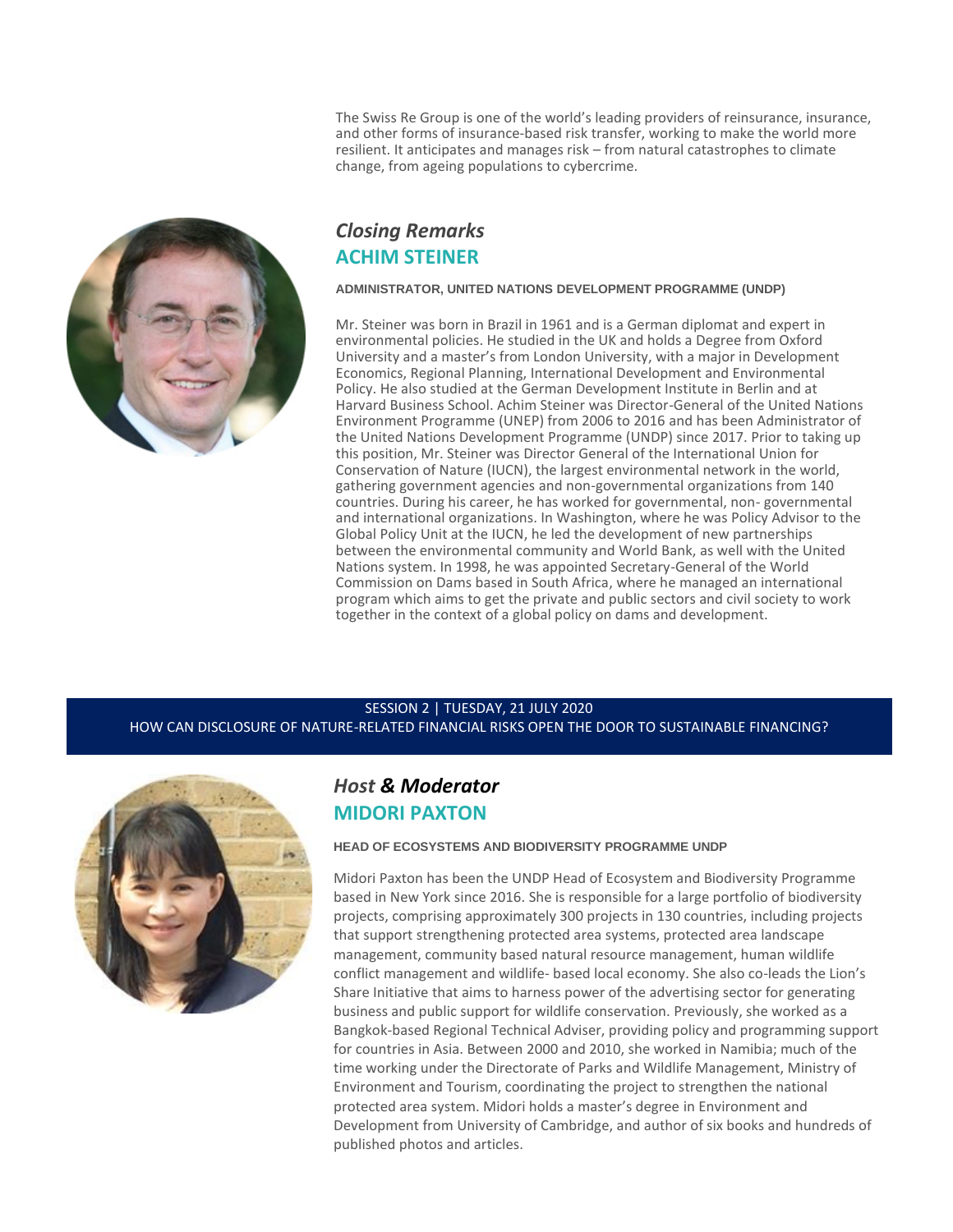



# *Welcome Address* **ELIZABETH MARUMA MREMA**

#### **EXECUTIVE SECRETARY OF THE CONVENTION ON BIOLOGICAL DIVERSITY**

Ms. Elizabeth Maruma Mrema, is the Executive Secretary of the Convention on Biological Diversity. Ms. Mrema has worked with the UN Environment Programme (UNEP) for over two decades and was the Director of the Law Division at UNEP which is also responsible for international environmental governance as well as multilateral environmental agreements. Prior to joining the Law Division in June 2014, she was Deputy Director of the Ecosystems Division, in charge of coordination, operations and programme delivery from 2012 and for one year also served as Acting Director to the same Division. In 2018, she was also the Acting Director of the Corporate Services Division. Prior to these, she also served as Executive Secretary of the UNEP/Secretariat of the Convention on the Conservation of Migratory Species of Wild Animals (CMS) from 2009-2012. Ms. Mrema's work at UNEP has focused on development, implementation and enforcement of environmental laws including multilateral environmental agreements at national, regional and international levels, among others. Her various roles over the years include being coordinator of capacity-building and compliance and enforcement projects related to environmental law and the multilateral environmental conventions.

## *Keynote Speaker* **LORD GOLDSMITH**

**UK MINISTER OF STATE FOR THE PACIFIC, INTERNATIONAL ENVIRONMENT, CLIMATE AND FORESTS, AND ANIMAL WELFARE**

Born in 1975, Zac Goldsmith grew up in Richmond, where he has lived for most of his life. In the mid nineties, Zac worked for the California-based environmental economics think tank Redefining Progress, before becoming a researcher at the non-profit International Society for Ecology and Culture. In 1998, Zac became editor of the Ecologist magazine, a position he held for nine years. Zac received the Beacon Prize as Young Philanthropist of the Year in 2003; and Mikhail Gorbachev's Green Cross International's Global Green Award for International Environmental Leadership in 2004; Zac's environmental work led to his appointment by the new Conservative party leader David Cameron to co-head the party's environmental policies unit in 2006. Zac was first elected as Member of Parliament for his home seat of Richmond Park and North Kingston in 2010. He was returned to Parliament in the 2015 general election, during which he achieved an 8.5% increase in vote share since 2010: the largest increase in majority of any MP that year.

Zac was selected to be the Conservative candidate in the 2016 London mayoral election and, despite eventually losing to Labour's Sadiq Khan, secured just under a million votes. A staunch opponent of the Heathrow expansion, Zac kept his promise to stand down as Conservative MP in December 2016 in protest at the government's decision to go ahead with the building of the third runway; although he narrowly lost the subsequent by- election – in which he stood as an Independent – he was reelected six months later at the 2017 General Election. Zac stood again in the 2019 General Election and lost to the Liberal Democrats. Zac was a member of the Environmental Audit Committee for nearly a decade and also championed direct democracy and the rights of voters to recall their MPs. He founded and co chaired the All Party Group on Heathrow expansion and the All Party Group on Female Genital Mutilation In March 2018, Zac was asked by the Foreign Office and Departments for the Environment and International Development to help coordinate the international illegal wildlife trade conference which was held in London in October. In July 2019, Zac was appointed as the Parliamentary Under-Secretary for the Department for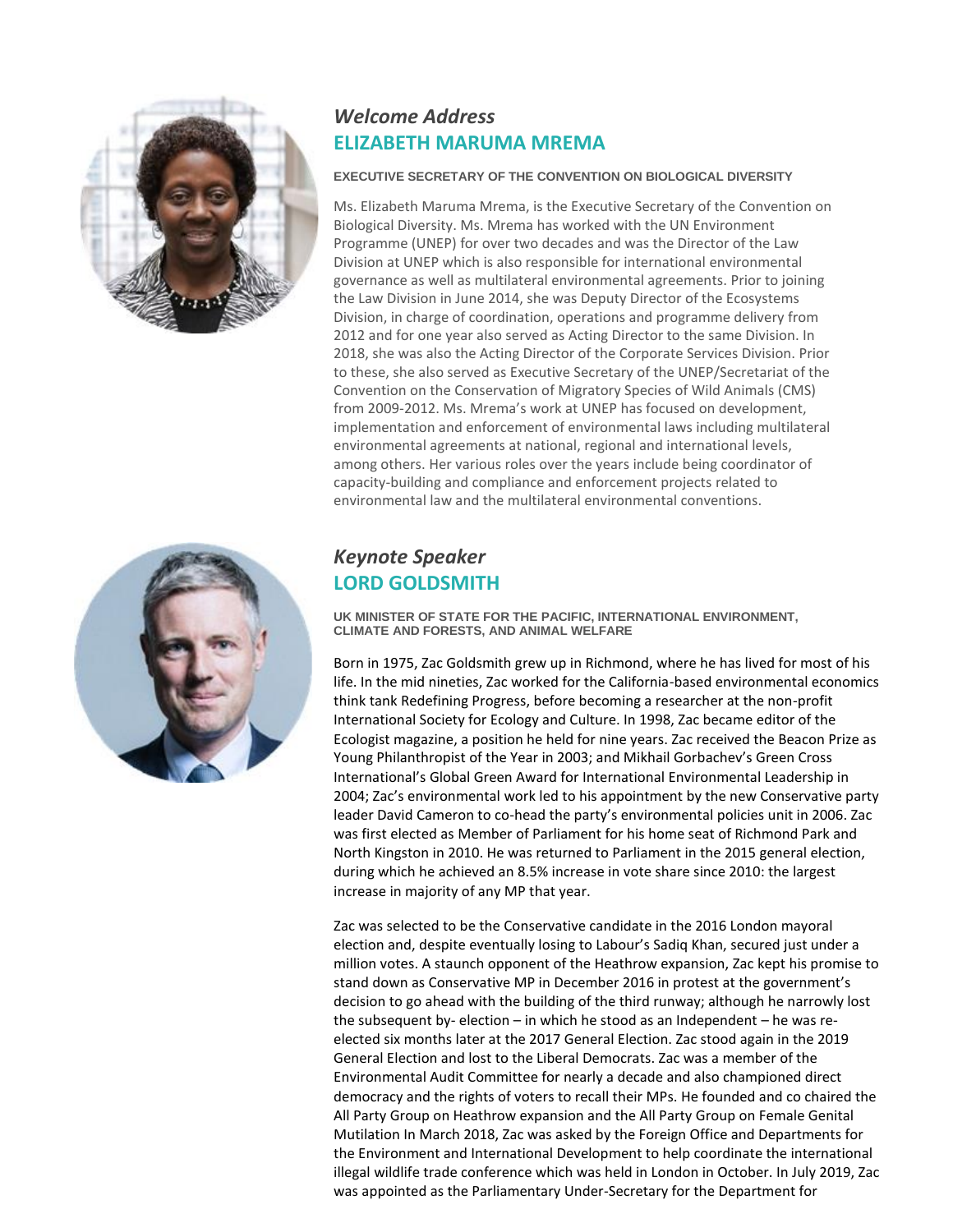Environment, Food and Rural Affairs and the Department for International Development. Zac's responsibilities included climate change, international environment, the illegal wildlife trade, forests and animal welfare - all issues Zac has campaigned on for many years. Later in September 2019, Zac was promoted to Minister of State for Department for Environment, Food and Rural Affairs and the Department for International Development attending Cabinet. Zac now sits in the House of Lords and continues as Minister. Outside of his political work, Zac raises significant funds for a wide range of conservation and environmental campaigns.

## *Panel Moderator*  **ANDREW W. MITCHELL**

#### **FOUNDER & SENIOR ADVISER NATURAL FINANCE CAPITAL ALLIANCE & GLOBAL CANOPY**

Andrew W. Mitchell is the Founder Director of Global Canopy in Oxford and Senior Adviser to Ecosphere Plus (E+), an impact investment and marketing company specializing in environmental assets. He is an international thought leader on tropical forests, climate change and financing natural capital. He has extensive field experience in Asia, Africa and Latin America, across a forty-year career spanning scientific research, conservation and finance for forests. He works to demonstrate the scientific, political and business case for safeguarding sustainable forests and landscapes as natural capital that underpins water, food, energy, health and climate security for all.



### *Panelist* **ADAM KANZER**

#### **HEAD OF STEWARDSHIP – AMERICAS BNP PARIBAS ASSET MANAGEMENT**

Adam Kanzer is Head of Stewardship - Americas, at BNP Paribas Asset Management (BNPPAM). He leads our firm's stewardship activities in the region, including direct corporate engagement and proxy voting, working with policymakers on key issues relating to sustainable finance and investment, and representing BNPP AM in key investor ESG networks. Adam joined us in 2018 and is based in New York. Prior to joining us, Adam was Managing Director of Corporate Engagement at Domini Impact Investments. During his 20 years at Domini he built a corporate engagement programme focused on improving the ESG performance of major US corporations, as well as developing Domini's public policy advocacy programme and proxy voting policies. He has a wealth of experience in a broad range of ESG issues, including climate change, deforestation, labour standards, human rights and supply chain management. He has been an active member of a wide variety of ESG networks and organisations and has been instrumental in helping companies to evolve their corporate practices in key areas.

Adam served on the Securities and Exchange Commission's Investor Advisory Committee, and is a founder of the Global Network Initiative, a multi-stakeholder organization addressing threats to freedom of expression and privacy rights in the ICT sector. He currently serves on the Human Rights Advisory Committee of the Interfaith Center on Corporate Responsibility, and the steering committee of the Investor Alliance for Human Rights. He was a member of the Eminent Persons Group that oversaw development of the UN Guiding Principles Reporting Framework. In 2008, he was named to the Directorship 100, Directorship magazine's listing of the most influential people on corporate governance and in the boardroom. He is a frequent speaker and commentator on sustainable investing and corporate accountability.

Adam began his career as a Litigation Associate at New York law firm Cahill, Gordon & Reindel and has over 20 years of experience. He holds a B.A. in political science from the University of Pennsylvania and a J.D. from Columbia Law School.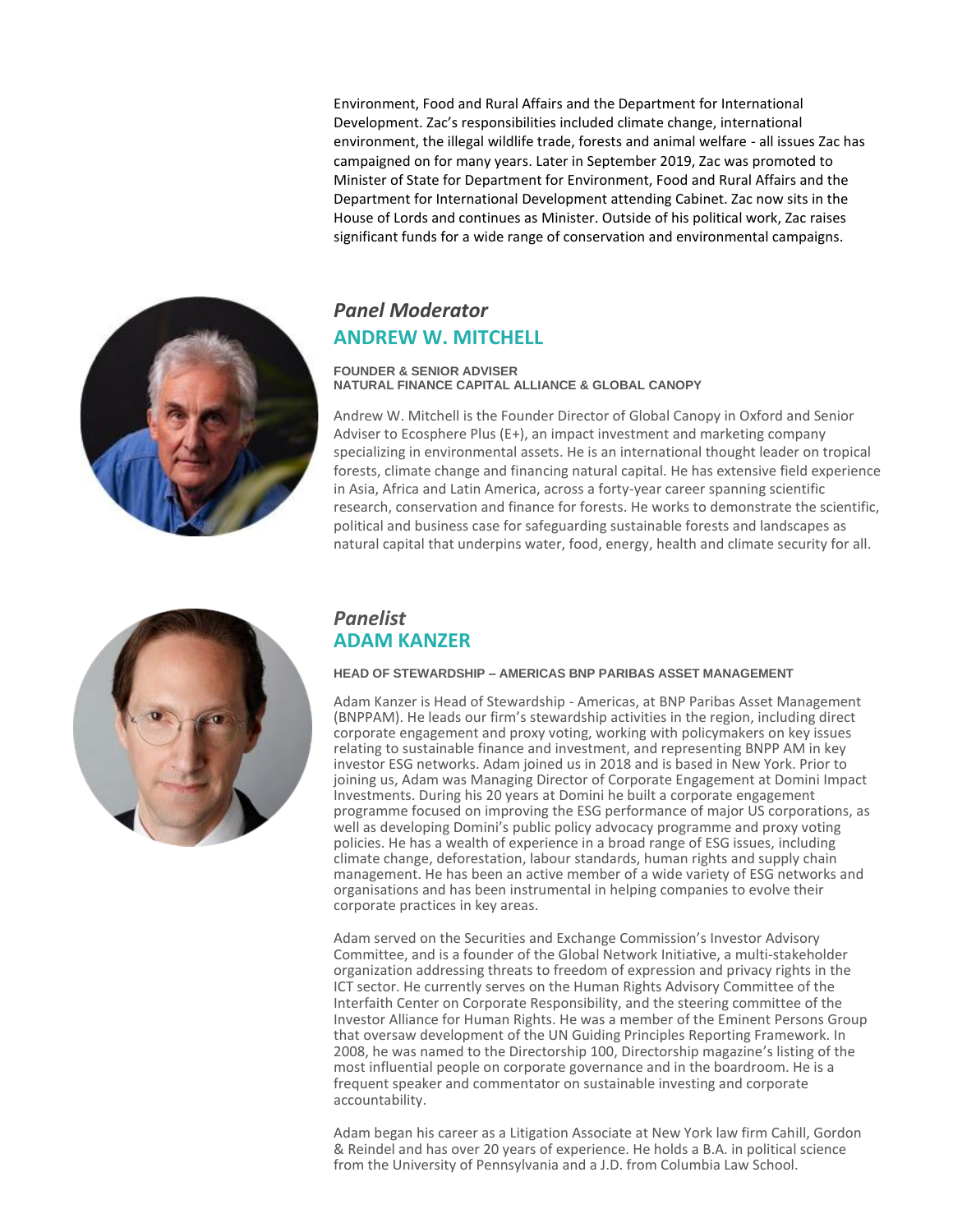

# *Panelist* **BAS RÜTER**

#### **DIRECTOR OF SUSTAINABILITY RABOBANK**

Bas Rüter is Director of Sustainability at Rabobank as of March 2012. He is responsible for the sustainability strategy, the sustainability policy framework, reporting and sustainable business development within Rabobank Group. As part of his function he is also responsible for the partnerships with WWF, initiated the 1 bln USD pledge for forest protection and sustainable agriculture (AGRI3 fund), acts as chair of the finance working group of the Climate Smart Agriculture program of the WBCSD, member of Rabobanks' Ethics Committee, chairman of the supervisory Board of Dutch Greentech Fund and SHIFT Invest, chairman of the jury of the Rabobank Sustainable Innovation awards and chairman of the supervisory board of Rabo Groenbank. He is also member of the board of TKI Agri & Food and the Strategic Advisory Council for Circular Economy and the Environment of TNO. Before joining Rabobank he worked 17 years for Triodos Bank, during the last seven years as managing director of Triodos Investment Management. Bas holds a Master of Science degree in biology of Wageningen University. Bas is married and has two children. Next to his paid work he serves as chairman of Bionext and Stichting Eko-keurmerk and as supervisory board member of Milieu Centraal and the Deltaplan Biodiversity.



### *Panelist*  **ROWAN DOUGLAS**

#### **HEAD OF CLIMATE AND RESILIENCE HUB WILLIS TOWERS WATSON**

Rowan is Head of the Climate and Resilience Hub at Willis Towers Watson, supporting the management, regulation and financing of risks from climate, terrorism, cyber and other perils. Previously, he served on the Board of the Group's reinsurance division, Willis Re, as CEO Global Analytics and was appointed onto the UK Prime Minister's Council for Science & Technology 2011-2016. He founded the Insurance Development Forum with the World Bank, UN and global industry leaders in 2015 to address the UN 2030 Sustainable Development Goals and Paris Agreements. He received a CBE in 2016 for services to the economy through risk, insurance, and sustainable growth.



### *Panelist* **SONJA GIBBS**

#### **MANAGING DIRECTOR AND HEAD OF SUSTAINABLE FINANCE INSTITUTE OF INTERNATIONAL FINANCE (IIF)**

Sonja's research work covers global debt and sovereign debt policy issues, financial stability risks, sustainable finance, and capital markets development in emerging and frontier markets. She oversees the IIF's Weekly Insight, which offers a concise perspective on global financial markets in the context of topical economic and political developments, and the quarterly Global Debt Monitor, which looks across mature and emerging economies for debt-related vulnerabilities such as the rapid buildup in EM corporate debt levels. Sonja leads IIF policy work on sustainable finance and infrastructure investment, including advocacy and liaison efforts vis-à-vis the G20, the multilaterals and the international regulatory community.

Sonja has spent over 20 years in banking and financial markets, most recently with Nomura International in London, where she was Chief Equity Strategist. Previously she was Head of East European Economics and Senior European Bond Analyst, also for Nomura. Earlier positions included U.S. economist and bank credit analyst in New